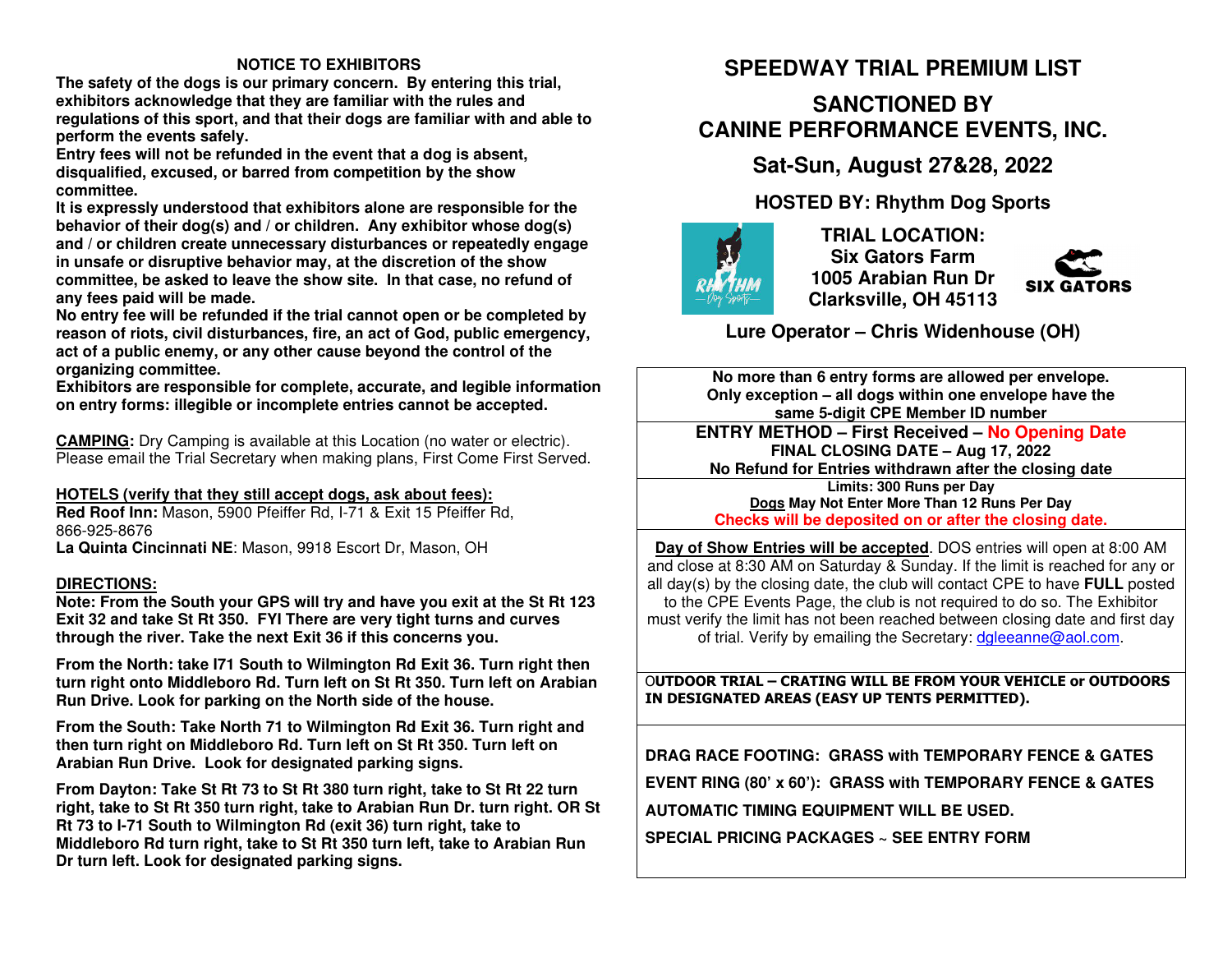| <b>Trial Chairperson</b>                                                               | <b>Trial Secretary</b>                                                                              |  |  |
|----------------------------------------------------------------------------------------|-----------------------------------------------------------------------------------------------------|--|--|
| Krista Anthony<br>kanthony09@gmail.com<br>937-901-7975                                 | LeeAnne Medina<br>6822 Shull Road<br>Huber Heights, Ohio 45424<br>dgleeanne@aol.com<br>937-266-3986 |  |  |
| <b>Committee Members</b><br>Lynne Angulo, Tammie Flood, Bonnie Maki, Tamara Widenhouse |                                                                                                     |  |  |

**The following order is the scheduled order for the events to be run. If the order needs to be changed due to extreme circumstances, it will be posted in the confirmation letter sent to pre-entered exhibitors at least 7 days before the first day.** 

**The order will only be changed day of the events for extreme reason.** 

| <b>Saturday</b>                                                                                                                                                            | <b>Sunday</b>                                                                                                                  |
|----------------------------------------------------------------------------------------------------------------------------------------------------------------------------|--------------------------------------------------------------------------------------------------------------------------------|
| Aug 27, 2022                                                                                                                                                               | Aug 28, 2022                                                                                                                   |
| Pole Position Solo (Round #1)<br>Drag Race 50 (2 Rounds)<br>Pole Position Solo (Round #2)<br>Drag Race 100 (3 Rounds)<br><b>Slingshot (2 Rounds)</b><br>Pitstop (2 Rounds) | Pitstop (Round #1)<br>Drag Race 50 (2 Rounds)<br>Pitstop (Round #2)<br>Drag Race 100 (3 Rounds)<br><b>Slingshot (2 Rounds)</b> |

**Check-In: Sat & Sun: 8:00 - 8:30 AM** 

**First Ring Event: Starts at 8:40 AM** 

**Drag Race: Runs Start at the Conclusion of the First Main Ring Event** 

**See the member services page at www.k9cpe.com to register or add a dog See "Registering with CPE" in the online rulebook for registration questions.** 

#### **PRIZES & AWARDS:**

 **Placement ribbons will be awarded for 1st through 4th place for Qualifying and non-qualifying scores for all classes. Dogs with an NT (no time) are not eligible for any ribbons.** 

**Qualifying ribbons will be awarded to all dogs receiving a qualifying score and Jr Handlers in all classes.** 

**See the online rulebook, www.k9cpe.com, for Speedway divisions and scoring.** 

### **EQUIPMENT:**

 Electronic timing (Break-the-Beam) will be used for these events. In the event of a malfunction of the timing equipment or inclement weather, 2 stop watches may be substituted.

**FENCING:** The main ring and release / drag race / recovery areas are individually fenced as well as the property with the main ring has a perimeter fence for safety.

**LUNCH and REFRESHMENTS:** Will be available for purchase at this location.

**PORTABLE RESTROOMS:** Will be available at this location.

**SUMMER COOLING STATIONS for the DOGS and HUMANS:** Will be available at this location (e.g. wading pools, water bowls, misting stations).

#### **EXERCISE YOUR DOG RESPONSIBLY. PLEASE PICK UP AFTER YOUR DOG AT THE SHOW SITE AND HOTELS.**

### **CONTAINERS ARE AVAILABLE TO DISPOSE OF POOP BAGS.**

#### **ALL DOGS MUST BE ON LEASH EXCEPT WHEN IN A RING OR DESIGNATED WARM UP AREA. THERE IS A LEASH LAW IN THE TRIAL SITE'S STATE.**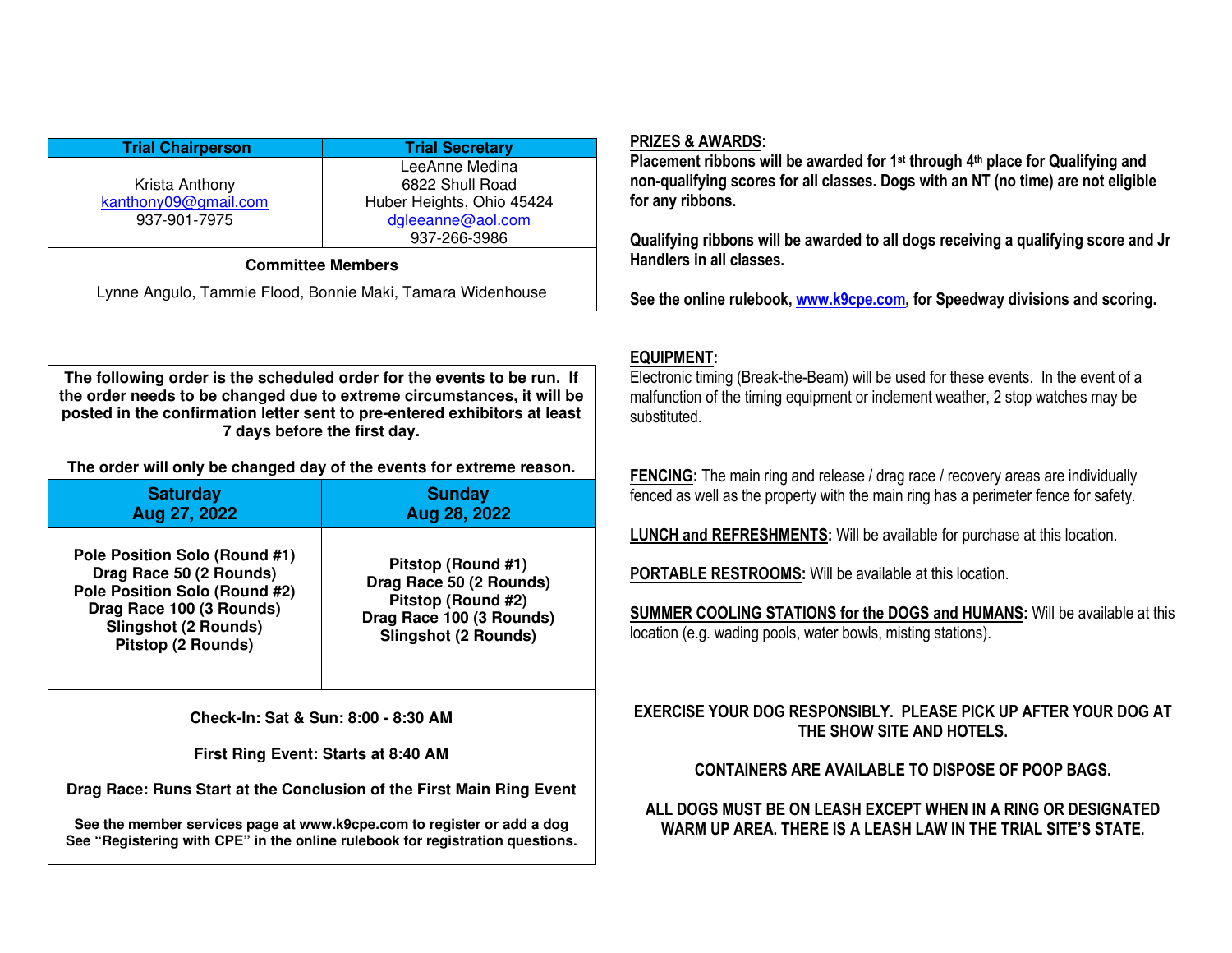**CPE general Speed Way trial rules: see the online rulebook at www.k9cpe.com for further info on divisions and complete details.**

#### **General CPE rules for entries/show site:**

- $\triangleright$  Dogs must be at least 12 months or older the first day of the trial
- $\triangleright$  Blind (both eyes), lame, in season or aggressive dogs may not enter the show. The Club may choose to exclude any of the above from the site.
- $\triangleright$  Dogs must be registered with CPE prior to the closing date of the trial, or by the trial date for Day Of Show entries.
- $\triangleright$  Electronic shock collars are not allowed at ANY CPE trial training or bark.
- $\triangleright$  Handlers in all classes are permitted to walk the course, without a dog, prior to the start of the class.
- $\triangleright$  No relieving of dogs in the warm-up area.

#### **Dogs in the ring, leashes, exiting the ring:**

- $\blacktriangleright$  Dogs shall run without anything attached to its body. This is for the safety of the dog. This includes no: collars (except flat buckle collar), stitches, wraps or any other item. The only exception is a small barrette or rubber band to keep hair out of a dog's eyes. **Exception – a flat collar with nothing attached, is allowed to facilitate the catching of the dog at the end of the run.**
- Leashes may not have anything (other than name/license tags) attached to them when used in the ring.
- $\triangleright$  Dogs may enter the ring on a collar, quick release harness or head halti/leader. If prong collars are allowed per the show site, they may not be used to take a dog into the ring.
- $\triangleright$  Handlers may carry their leash with them on the course if done so, the leash must be in a pocket, out of sight of the dog.
- $\geq$  Dogs must be under the handler's control when leaving the ring/drag strip.
- $\triangleright$  Food, toys, training devices (includes fanny packs and leash attachments) are not allowed within 10' feet of the ring. Clickers, training whistles and squeaky toys are not to be used within distraction distance of the ring.
- $\triangleright$  The handler may not carry anything that could aid the dog in its performance. Exclusion: Handicapped/Differently Abled Handlers using a cane, scooter, wheelchair, etc., to enable their progression around the course.
- $\triangleright$  The handler may use any verbal or visual commands to direct the dog through the course.

**Questions?** See the rule book on the website **www.k9cpe.com** 

## Start your Engines,

## Run Fast and Furious,

# Cross the Finish Line,

# As Always, Have Fun!